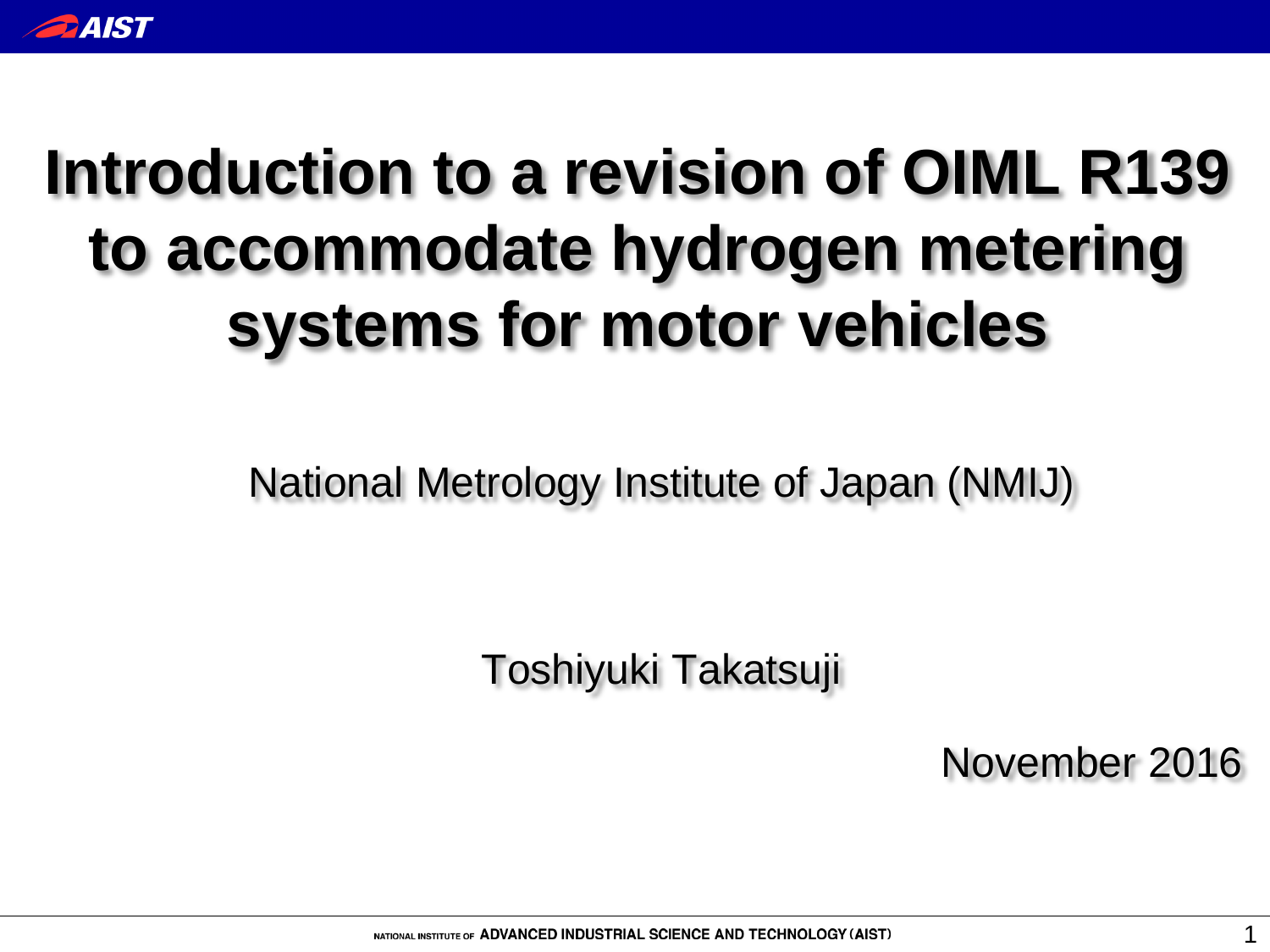

### **Current situation and future plan of FCV and HRS in Japan**

The government expects the market of **FCV** (Fuel Cell Vehicles) to expand with support of a network of **HRSs** (Hydrogen Refueling Stations). The HRSs utilize renewable energy which also contributes to reducing the total amount of  $CO<sub>2</sub>$  emission.

#### **Achievements:**

- Feb. 2002 The first HRS was demonstrated for operation.
- July 2014 The first commercial HRS became in service.
- Dec. 2014 The first commercial FCV (Toyota *MIRAI* ) was put into the market.
- Mar. 2016 Eighty-two HRSs are running in the four metropolitan areas.
- Mar. 2016 New FCV (Honda *CLARITY FUEL CELL*) went on sale.
- May 2016 Japan Industrial Standard B8576 (Hydrogen metering system for motor vehicles) was published.

### **Future:**

by 2025 The industry plans a new scenario to realize a sustainable market of FCV and HRS (320 HRSs and 0.2 million FCVs).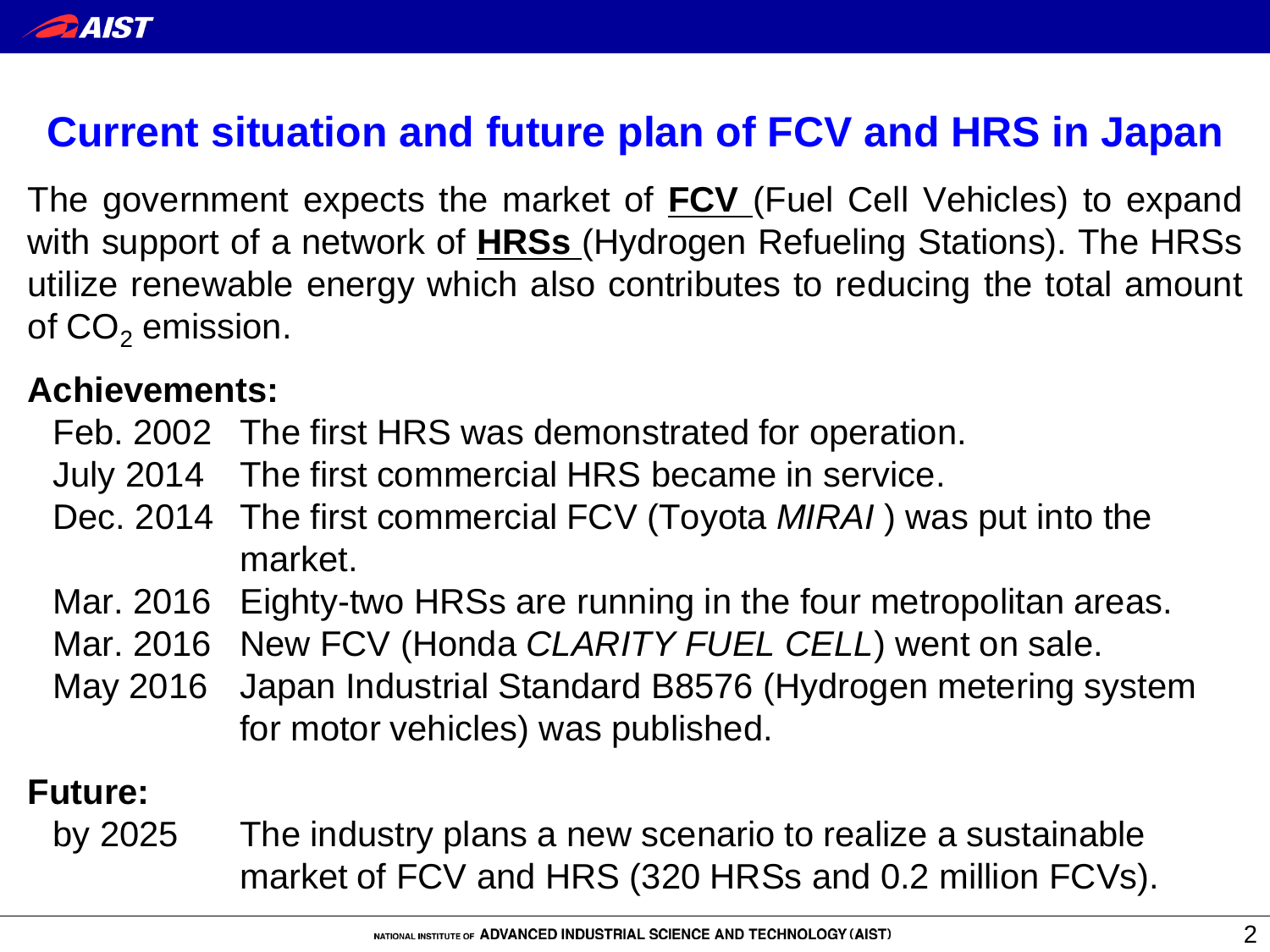

### **Japan Industrial Standard(JIS) B8576:2016**

### **"Hydrogen metering system for motor vehicles"**

Published on May 20, 2016

Scope: Measuring systems

- $\triangleright$  for refueling of motor vehicles with compressed hydrogen gas
- $\triangleright$  installed at hydrogen refueling stations
- $\triangleright$  used for transaction or certification

New technical aspects:

- 1. Four accuracy classes of MPE from 2% to 10%
- 2. Compensation of de-pressurization loss
- 3. On-site inspection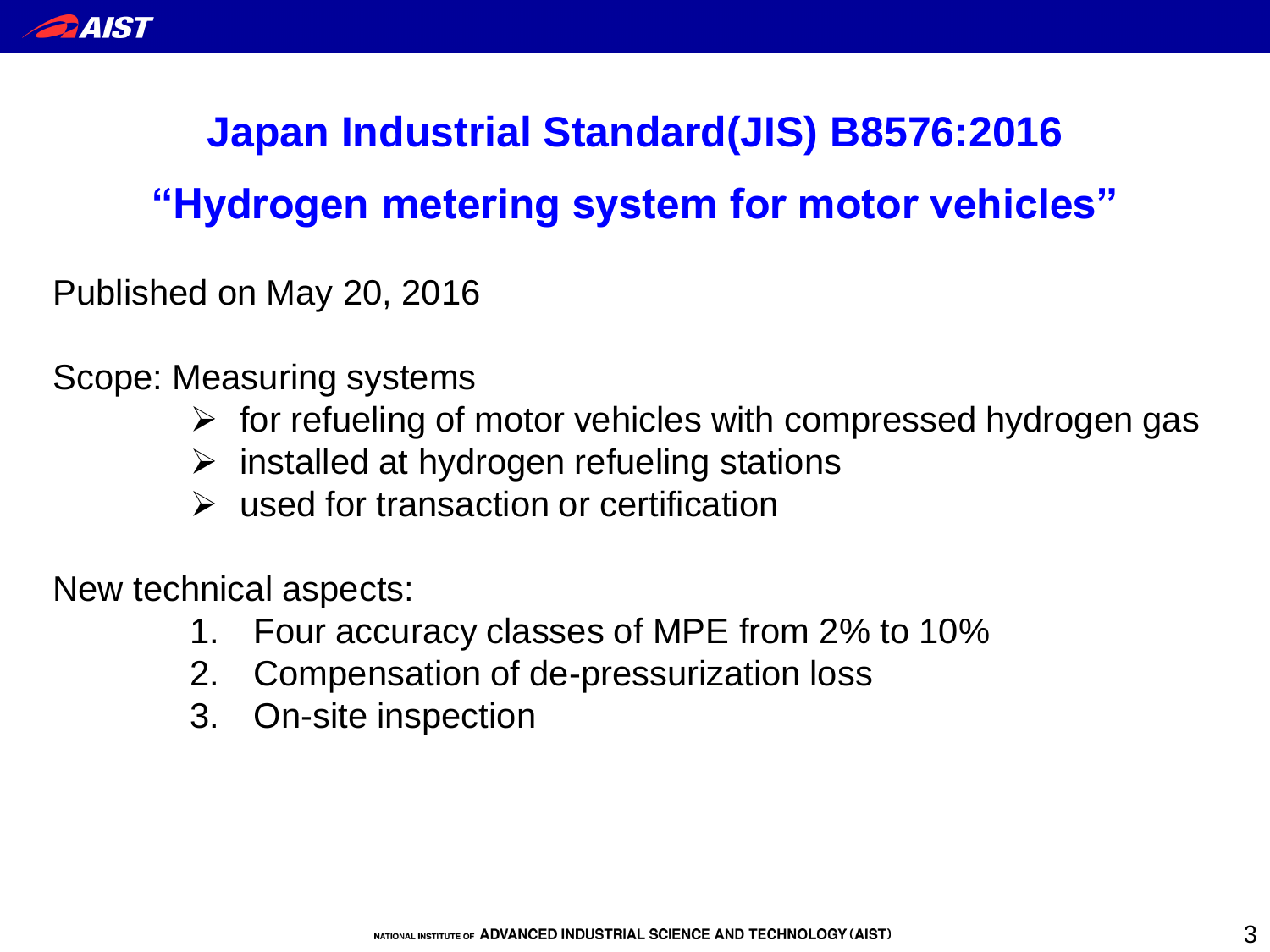

#### New technical aspects in JIS B8576:2016

### 1.**Accuracy classes of MPE**

| <b>MPE and Scale interval</b> |            |                |                    |  |  |  |  |
|-------------------------------|------------|----------------|--------------------|--|--|--|--|
| <b>Accuracy class</b>         | <b>MPE</b> | MPE in service | Scale interval     |  |  |  |  |
|                               | $1.5\%$    | 2%             | $0.001 - 0.005$ kg |  |  |  |  |
|                               | 2%         | 3%             | $0.005 - 0.01$ kg  |  |  |  |  |
| 5                             | $4\%$      | $5\%$          | $0.01 - 0.02$ kg   |  |  |  |  |
|                               | 8%         | $10\%$         | $0.01 - 0.02$ kg   |  |  |  |  |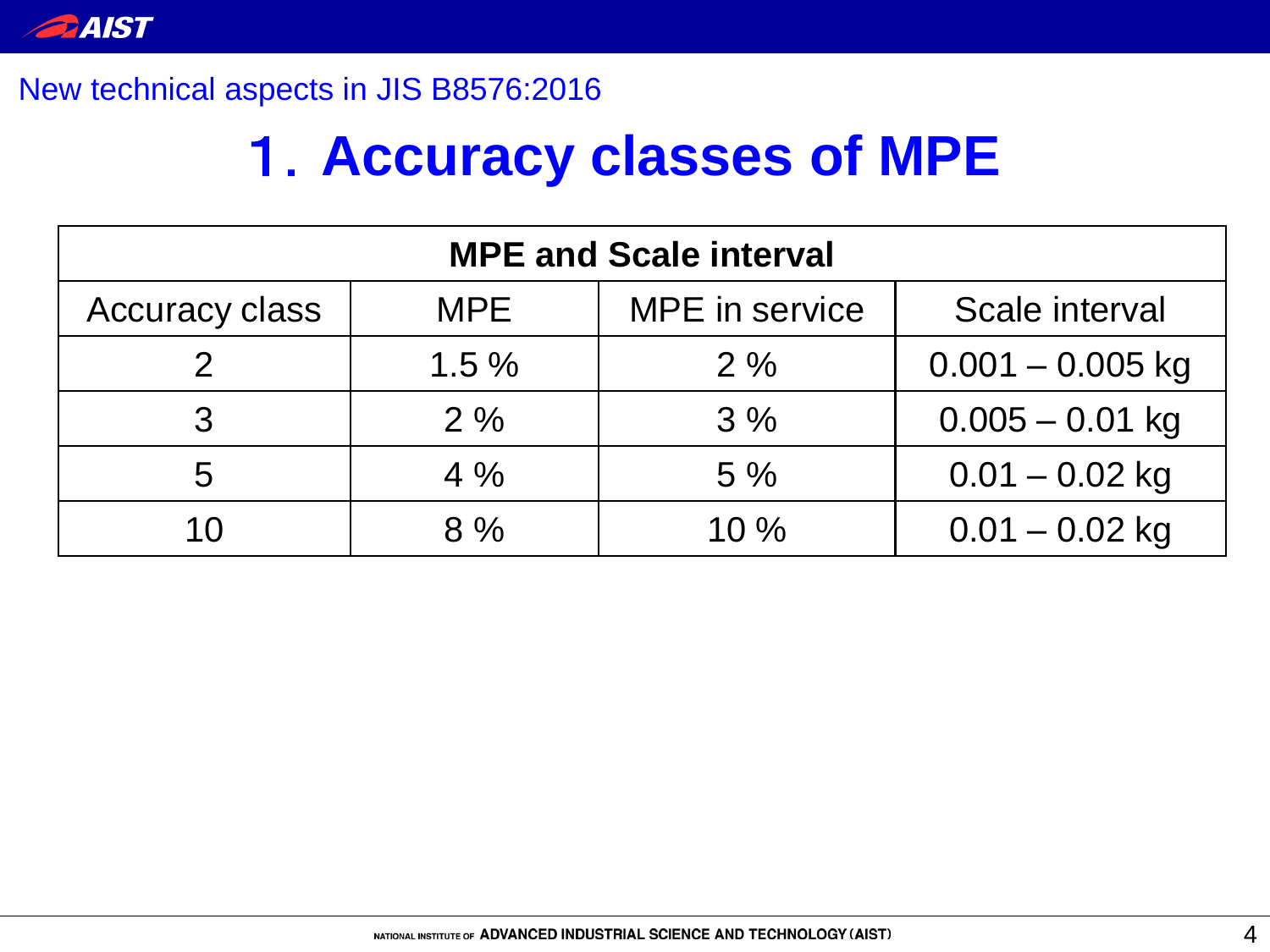

#### New technical aspects in JIS B8576:2016

## **2. Compensation for hydrogen de-pressurization loss**



Where,



*M*: Hydrogen molecular mass (g/mol). In this standard, 2.016 shall be used.

- *Σ* : Summation over the depressurization area
- *P* : Normal operation pressure of hydrogen(MPa)
- V: Inner volume of the hydrogen conduit in the depressurization area (cm<sup>3</sup>)
- *R*: Gas constant (J/K∙mol). In this standard, 8.31446 is used.

*f*: Compressibility factor (-)

*T*: Temperature of hydrogen in the depressurization area(K)

$$
C = M \sum \left( \frac{PV}{R f T} \right)
$$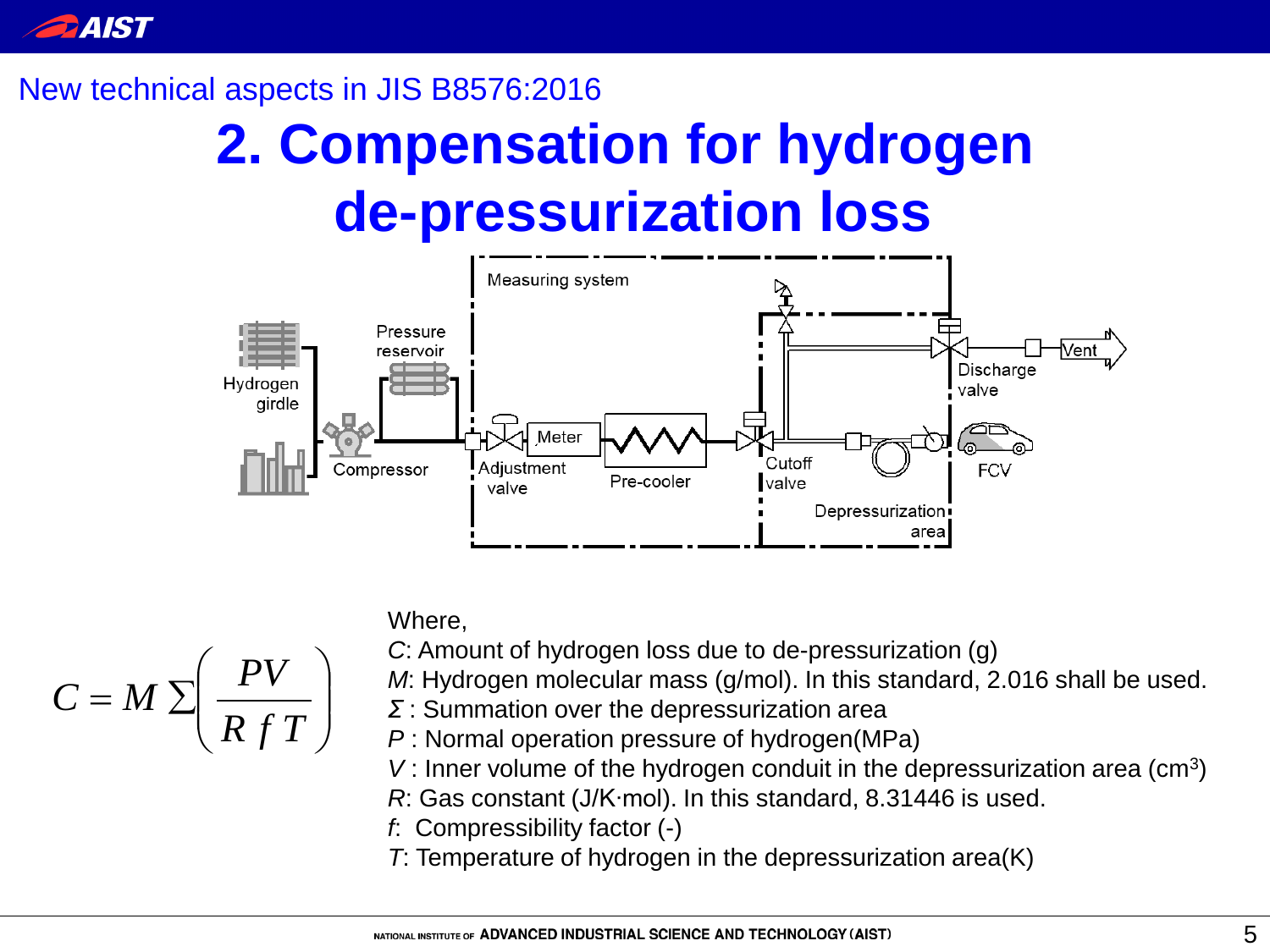

## **De-pressurization loss**



At the end of re-fueling, the pressure in the measuring system reaches up to 82 MPa. For safety reason, the pressure in "Depressurization area" must be reduced before decoupling the nozzle from the vehicle by releasing the hydrogen to atmosphere. The amount of the discharged hydrogen is called "de-pressurization loss". It is already measured by the meter but is not supplied into the vehicle.

 $\triangleright$ In Japan, the typical value of this loss is 10 to 50 g, which is not negligible.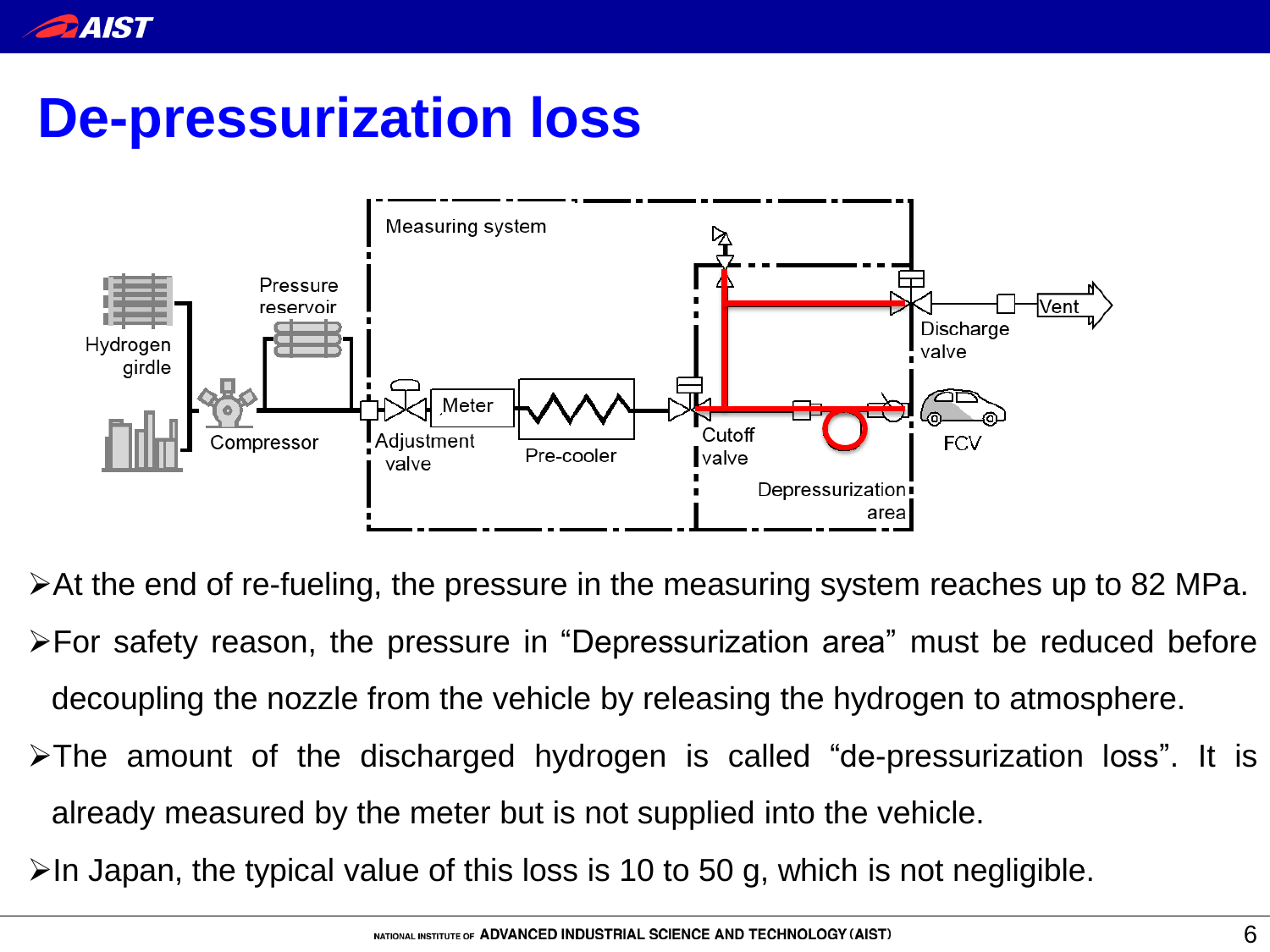

#### New technical aspects in JIS B8576:2016

## **3. On-site inspection for complete measuring system**

- Measurement method: Gravimetric
- Test sequence
	- 1. Fill the empty tank to maximum pressure (*P*v)
	- 2. Compare the indication with the measured mass
	- 3. Depressurize the tank down to 0.7*P*v
	- 4. Fill the tank up to *P*v
	- 5. Compare the indication with the measured mass
- Interval: Two years

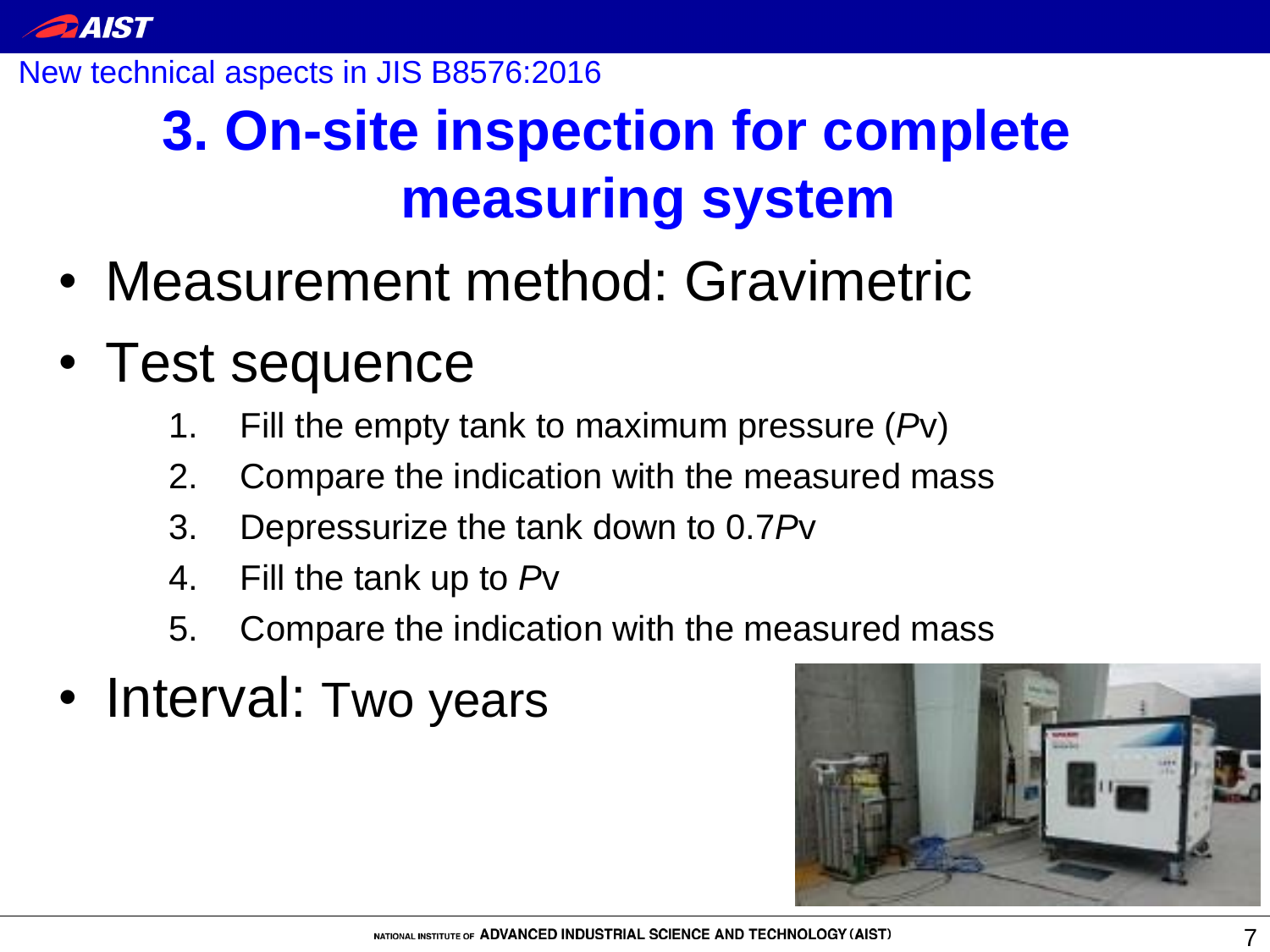

# **Proposal for revising R139**

- Why is current R 139 not sufficient for hydrogen?
- Differences in some physical/technical characteristics between CNG and hydrogen dispensers
	- High pressure up to 82 MPa.
	- Low temperature down to minus 40 deg C.
	- Significant de-pressurization loss



R 139 should be revised adding an annex or an amendment for hydrogen dispensers.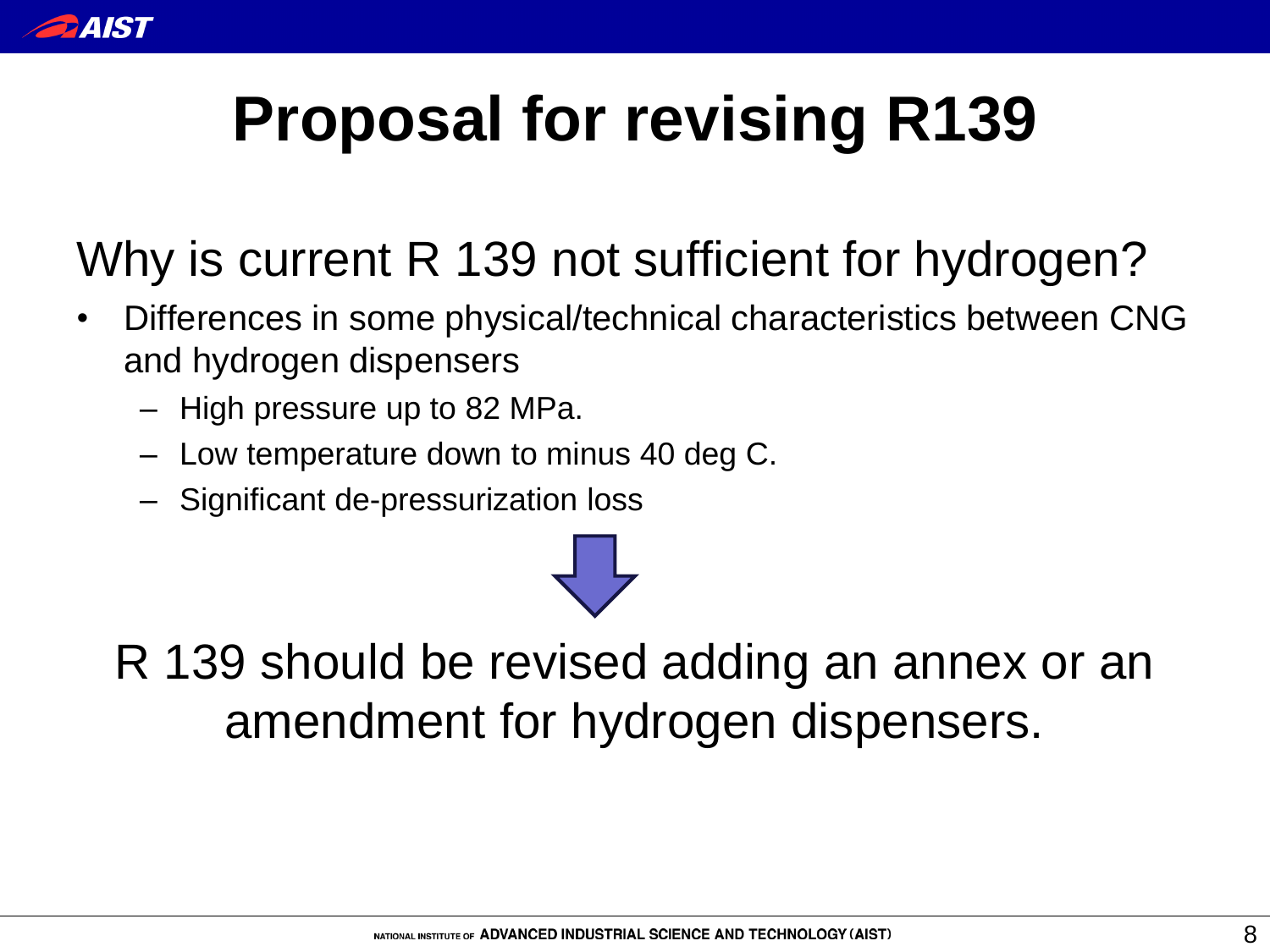

# Approved at CIML meeting

- The proposal was approved at the 51st CIML meeting in October 2016 as a new project.
- Japan and Netherlands have indicated to become the co-conveners of this revision project under TC 8 / SC 7.
- A questionnaire has been posted on the OIML TC 8/SC 7 workspace to collect and organize some technical information in advance.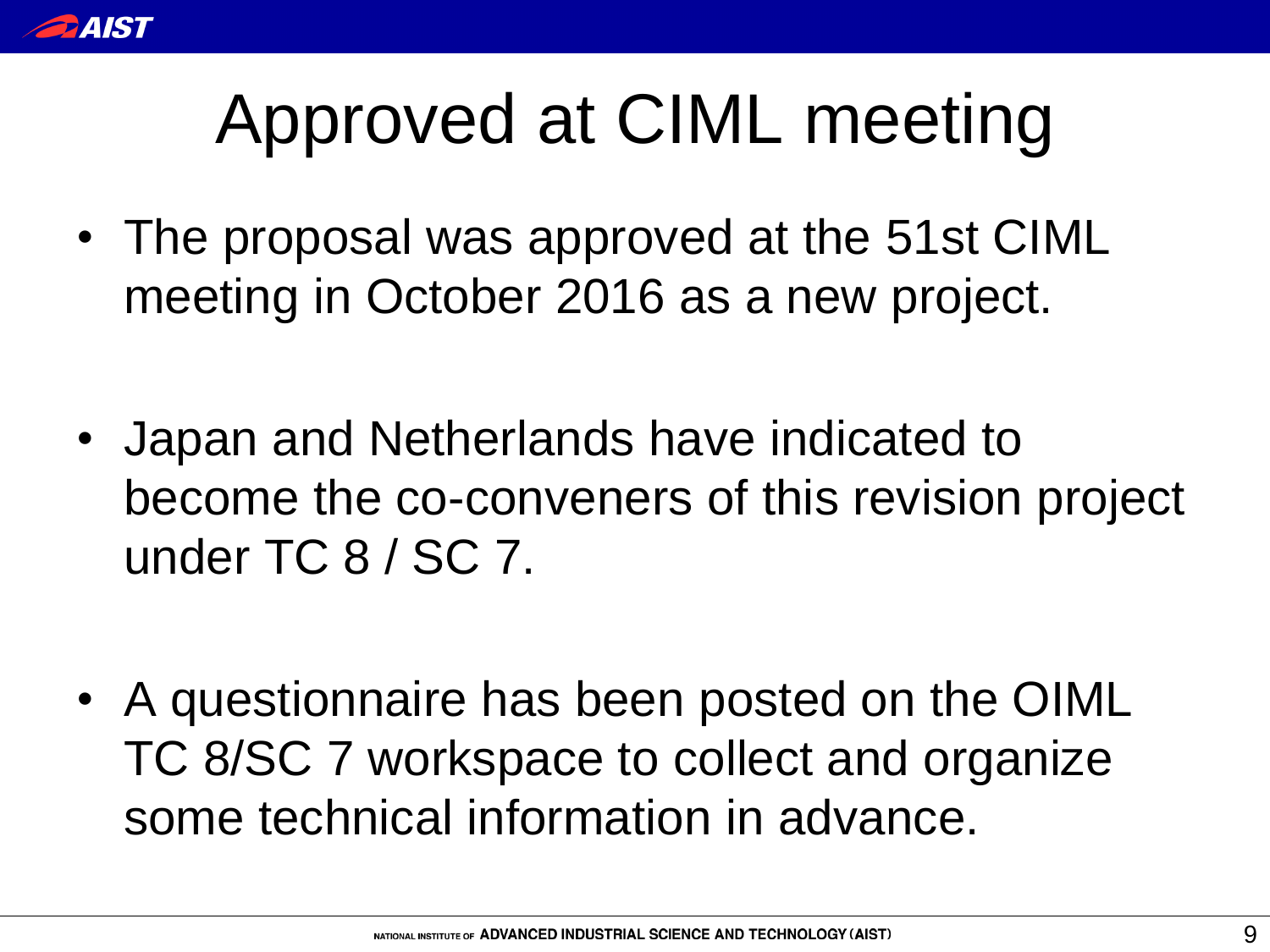

## Accuracy classes to be proposed to the revision

| <b>Accuracy class</b> | <b>MPE</b> | <b>MPE</b> in service |  |  |
|-----------------------|------------|-----------------------|--|--|
|                       | $1.5\%$    | 2%                    |  |  |
|                       | 2%         | 3%                    |  |  |
| わ                     | $4\%$      | 5%                    |  |  |
|                       |            |                       |  |  |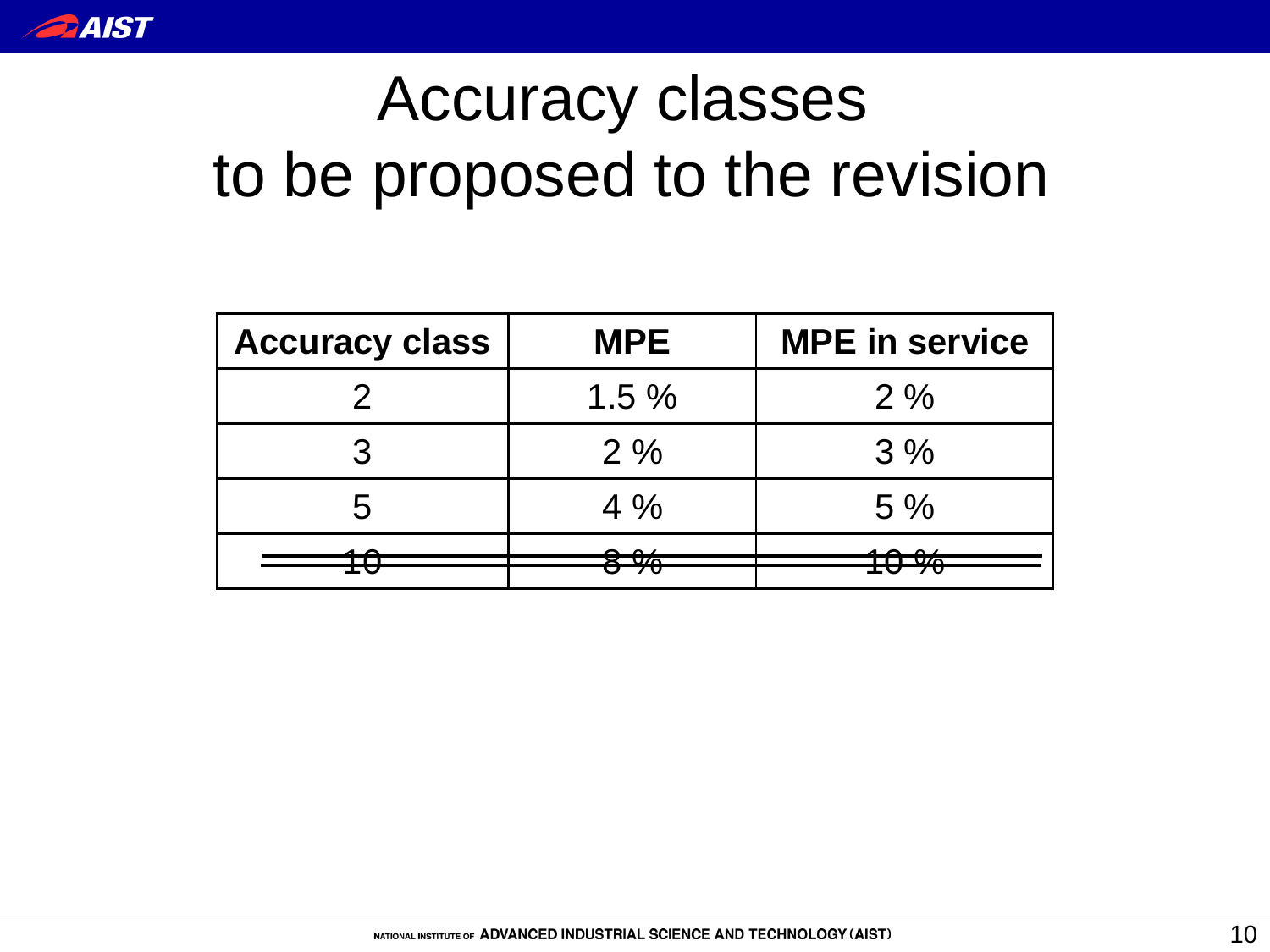

### **Tentative plan**

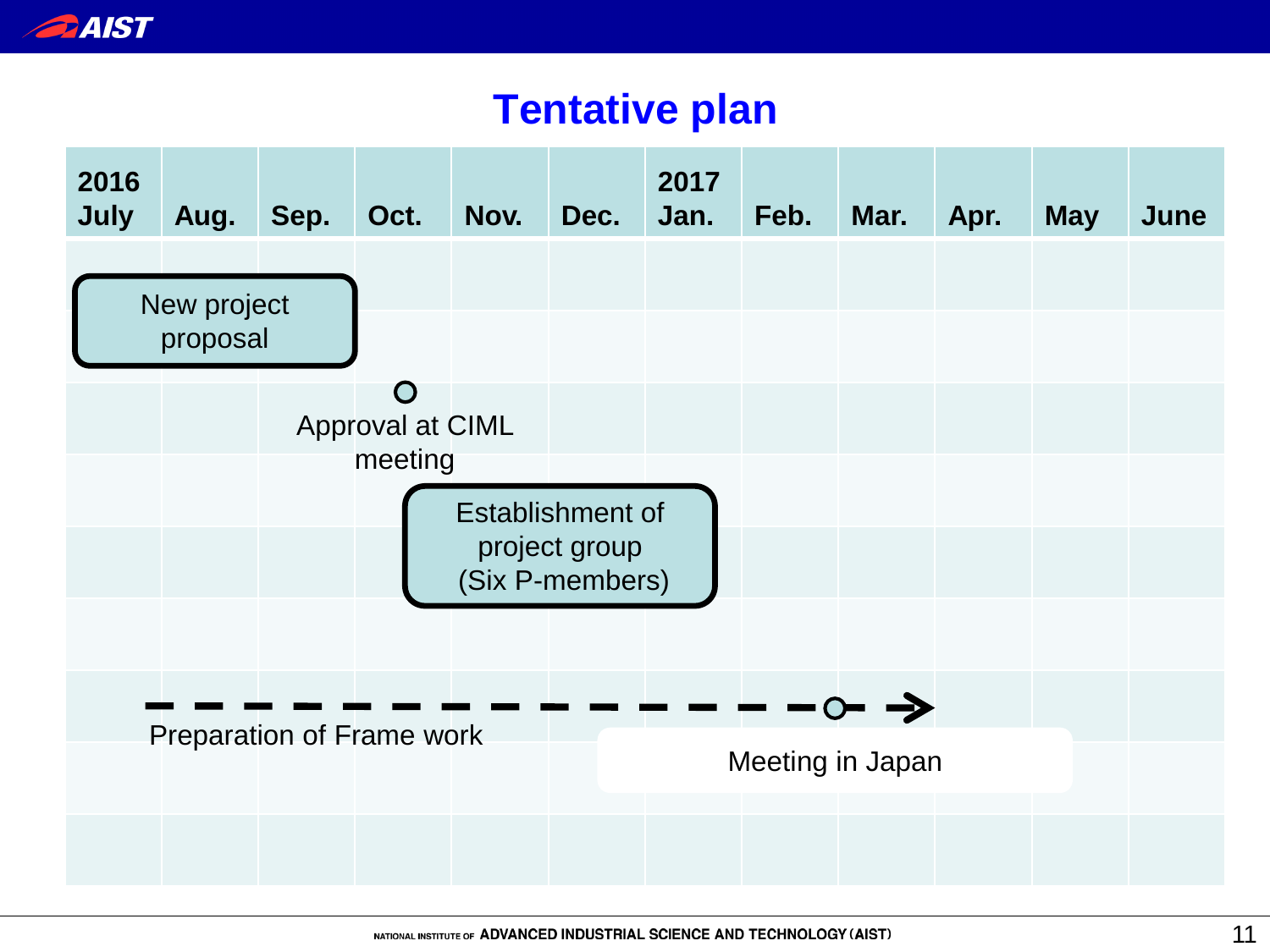

## OIML TC 8/SC 7: Gas metering

### TC8/SC7: Gas metering

**BIML Contact** 

Mr. Luis Mussio

Secretariat

**NETHERLANDS** 

Mr. George Teunisse

#### Participating members (25)

|                                                | <b>AUSTRALIA</b>      | <b>JAPAN</b>              | <b>SOUTH AFRICA</b>   |  |
|------------------------------------------------|-----------------------|---------------------------|-----------------------|--|
|                                                | <b>AUSTRIA</b>        | <b>KOREA (R.)</b>         | <b>SPAIN</b>          |  |
|                                                | <b>BELGIUM</b>        | <b>NETHERLANDS</b>        | <b>SWEDEN</b>         |  |
|                                                | <b>CANADA</b>         | P.R. CHINA                | <b>SWITZERLAND</b>    |  |
|                                                | <b>CZECH REPUBLIC</b> | <b>POLAND</b>             | <b>TURKEY</b>         |  |
|                                                | <b>DENMARK</b>        | <b>ROMANIA</b>            | <b>UNITED KINGDOM</b> |  |
| <b>FRANCE</b><br><b>GERMANY</b><br><b>IRAN</b> |                       | <b>RUSSIAN FEDERATION</b> | <b>UNITED STATES</b>  |  |
|                                                |                       | <b>SERBIA</b>             |                       |  |
|                                                |                       | <b>SLOVAKIA</b>           |                       |  |
|                                                | Observer members (10) |                           |                       |  |
|                                                | <b>ARGENTINA</b>      | <b>HUNGARY</b>            | <b>SLOVENIA</b>       |  |
|                                                | <b>CROATIA</b>        | <b>IRELAND</b>            | <b>TANZANIA</b>       |  |
|                                                | <b>CUBA</b>           | <b>LIBERIA</b>            |                       |  |
|                                                | <b>FINLAND</b>        | <b>NORWAY</b>             |                       |  |
|                                                |                       |                           |                       |  |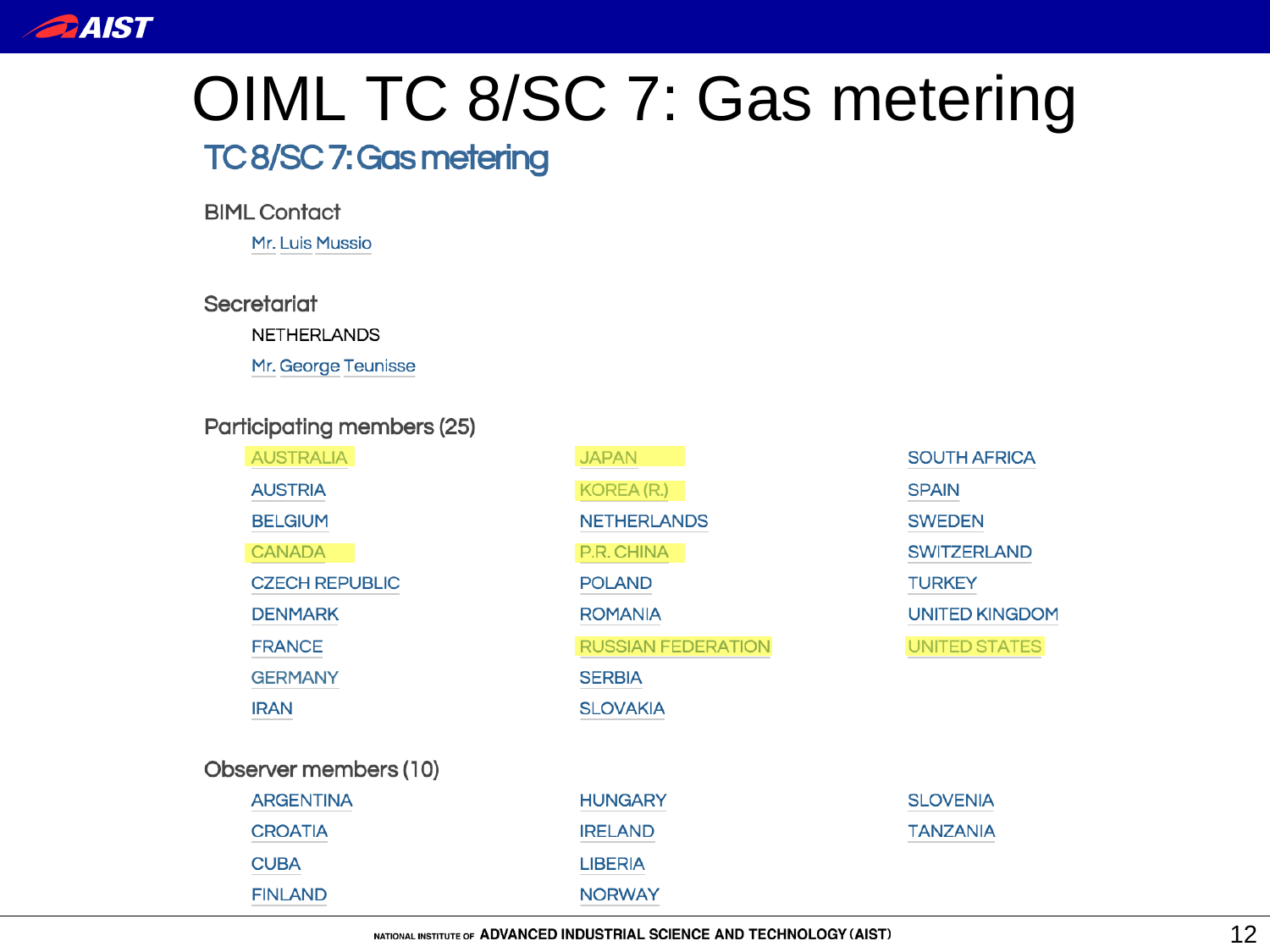

## TC 8/SC 7/p 7 Workspace

#### TC8/SC7/p7Workspace

#### Revision of R 139

Proposal phase: Project Approved; project group forming

Comment: Revise OIML R 139 to address fuel dispensers used to provide compressed gaseous hydrogen fuel for motor vehicles. CIML Members have until 3 February 2017 to confirm or request to the BIML a P-member status on this PG.

**Contact List** 

**BIML Contact** 

Mr. Luis Mussio

Convener **JAPAN** Toshiyuki Takatsuji **NETHERLANDS** Mr. George Teunisse

Current files and documents

Archived files and documents

OInformation for meetings

#### Add document Add subgroup Send email to the participants

| Document No                | <b>Uploaded</b> | Deadline            | <b>Status</b> | Download                                              | Action    | Result |
|----------------------------|-----------------|---------------------|---------------|-------------------------------------------------------|-----------|--------|
| TC8_SC7_P7_N001            | 2016-11-03      |                     | Open          | <b>Cover letter Questionnaire</b><br>R <sub>139</sub> | Info only |        |
| TC8_SC7_P7_N002 2016-11-03 |                 | $2016 - 11 -$<br>30 | Open          | Questionnaire R139                                    | Comment   | Result |
| TC8_SC7_P7_N003 2016-11-03 |                 |                     | Open          | Information on project<br>proposal                    | Info only |        |
| TC8 SC7 P7 N004            | 2016-11-07      |                     | Open          | Questionnaire N002 in Word<br>format                  | Info only |        |